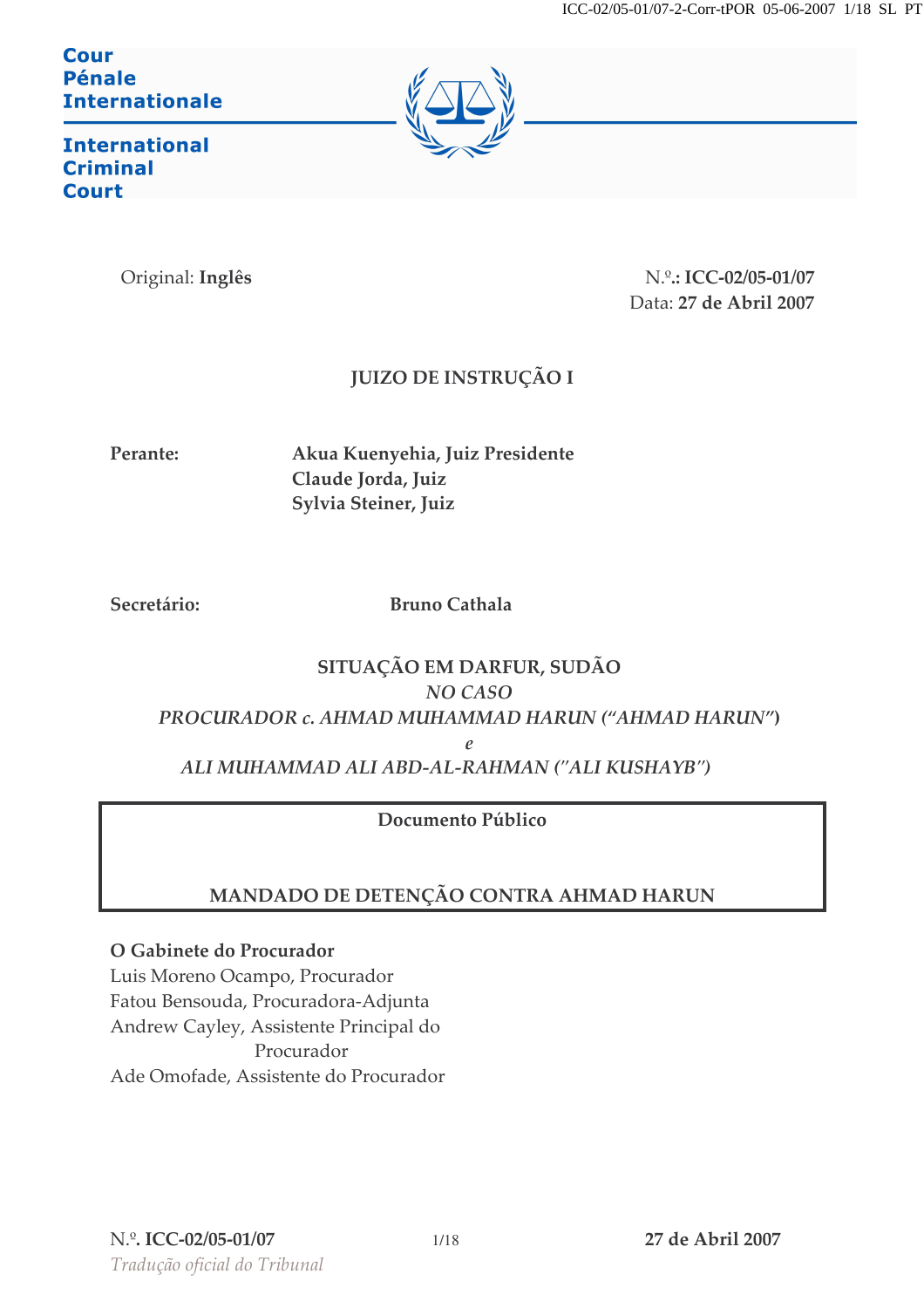JUIZO DE INSTRUÇAO I do Tribunal Penal Internacional ("o Juízo" e "o Tribunal",

respectivamente);

**TENDO EXAMINADO** o "Requerimento do Procurador nos termos do n.º 7 do artigo 58.º" ("Requerimento da Acusação"), relativo a Ahmad Muhammad HARUN ("Ahmad Harun") e a Ali Muhammed Ali ABD-AL-RAHMAN ("Ali Kushayb"), registado a 27 de Fevereiro de 2007, bem como as provas e outras informações submetidas pela Acusação;<sup>1</sup>

TENDO PRESENTE a "Decisão sobre o Requerimento da Acusação submetido nos termos do n.º 7 do artigo 58.º do Estatuto″º na qual o Juízo considerou que uma notificação para comparência não seria suficiente para garantir a presença de Ahmad Harun em tribunal e que a sua detenção se mostra necessária nos termos da alínea b) do n.º 1 do artigo 58.º do Estatuto de Roma ("o Estatuto");

**TENDO PRESENTES** os artigos  $19.°$  e  $58.°$  do Estatuto;

CONSIDERANDO que, com base nas provas e outras informações submetidas pela Acusação, e sem prejuízo de qualquer impugnação de admissibilidade do caso nos termos das alíneas a ) e b) do n.º 2 do artigo 19.º do Estatuto e de qualquer decisão subsequente, o Tribunal detém jurisdição sobre o caso contra Ahmad Harun e Ali Kushayb e que este é admissível;

<sup>1</sup> ICC-02/05-62-US-Exp; ICC-02/05-64-US-Exp; ICC-02/05-69-US-Exp; and ICC-02/05-72-US-Exp. 2 ICC-02/05-01/07-1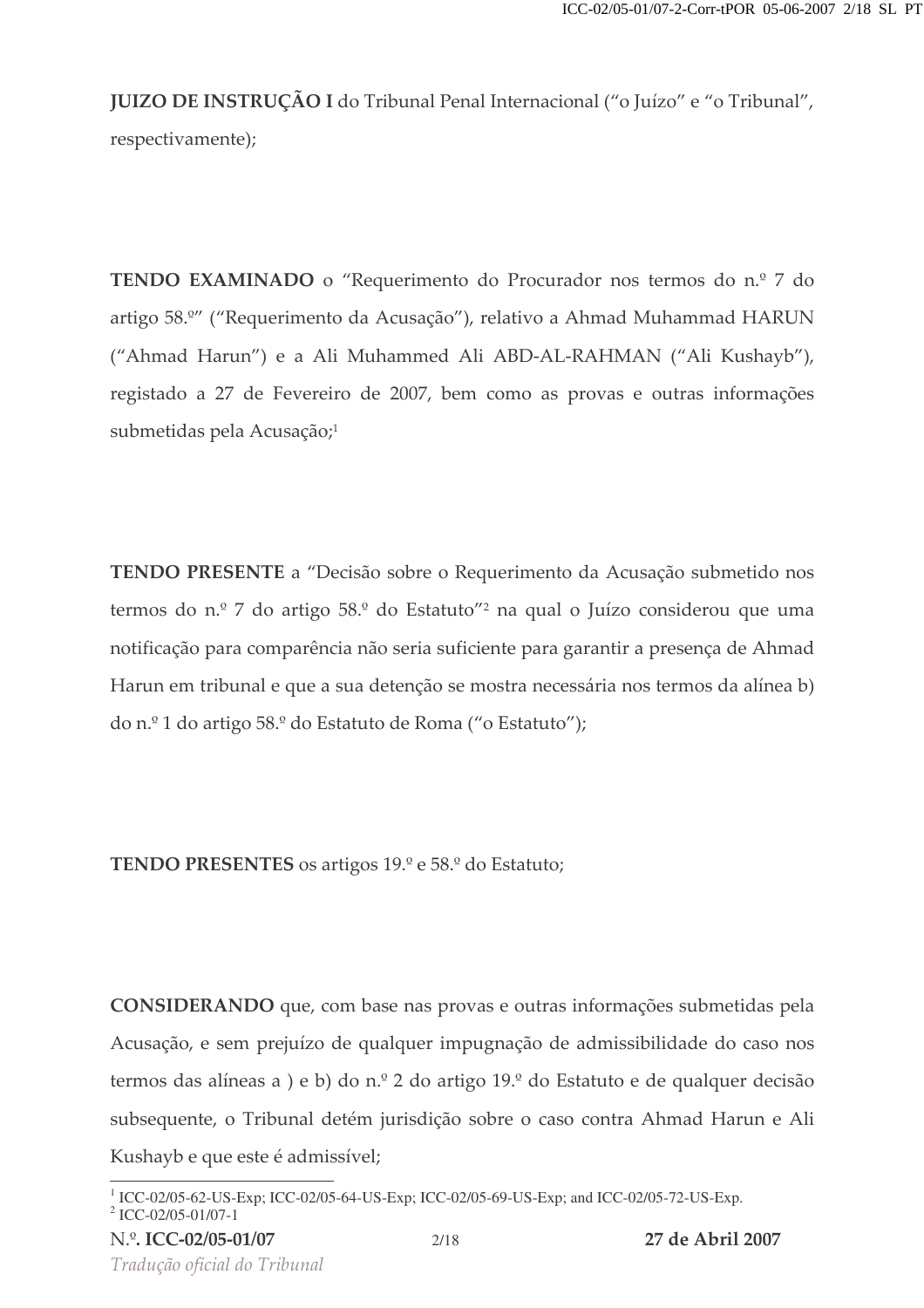**CONSIDERANDO** que existem motivos suficientes para crer que desde Agosto de 2002 até, pelo menos, à data relevante para o Requerimento da Acusação, se verificou um conflito armado prolongado, no sentido que lhe é atribuído pela alínea f) do n.º 2 do artigo 8.º do Estatuto, entre o Governo do Sudão, incluindo combatentes das Forças Armadas Populares do Sudão ("Forças Armadas Sudanesas") e a Força de Defesa Popular (a "FPS") juntamente com as milícias Janjaweed, e grupos rebeldes organizados, incluindo o Movimento/Exército de Libertação do Sudão (SLM/A) e o Movimento para a Igualdade e a Justiça (JEM) no Darfur, Sudão;

**CONSIDERANDO** que existem motivos suficientes para crer que as Forças Armadas Sudanesas e as milícias Janjaweed, actuando em conjunto como parte da campanha de luta contra a insurreição, efectuaram vários ataques às cidades de Kodoom, Bindisi, Mukjar, Arawala e às áreas vizinhas, durante um longo período de tempo situado entre, pelo menos, 2003 e 2004, quando não se verificavam quaisquer actividades de rebeldes nestas cidades e a população civil não tinha qualquer participação activa nas hostilidades;

**CONSIDERANDO** que existem motivos suficientes para crer que, entre Agosto de 2003 e Março de 2004, durante tais ataques, as Forças Armadas Sudanesas e as milícias Janjaweed cometeram vários actos criminosos contra civis pertencentes às populações maioritariamente constituídas por membros das etnias Fur, Zaghawa e Masalit, nomeadamente homicídios de civis, violações e ultrajes à dignidade de mulheres e raparigas, ataques intencionalmente dirigidos contra as populações civis acima referidas, destruição de bens pertencentes às referidas populações e saques de cidades: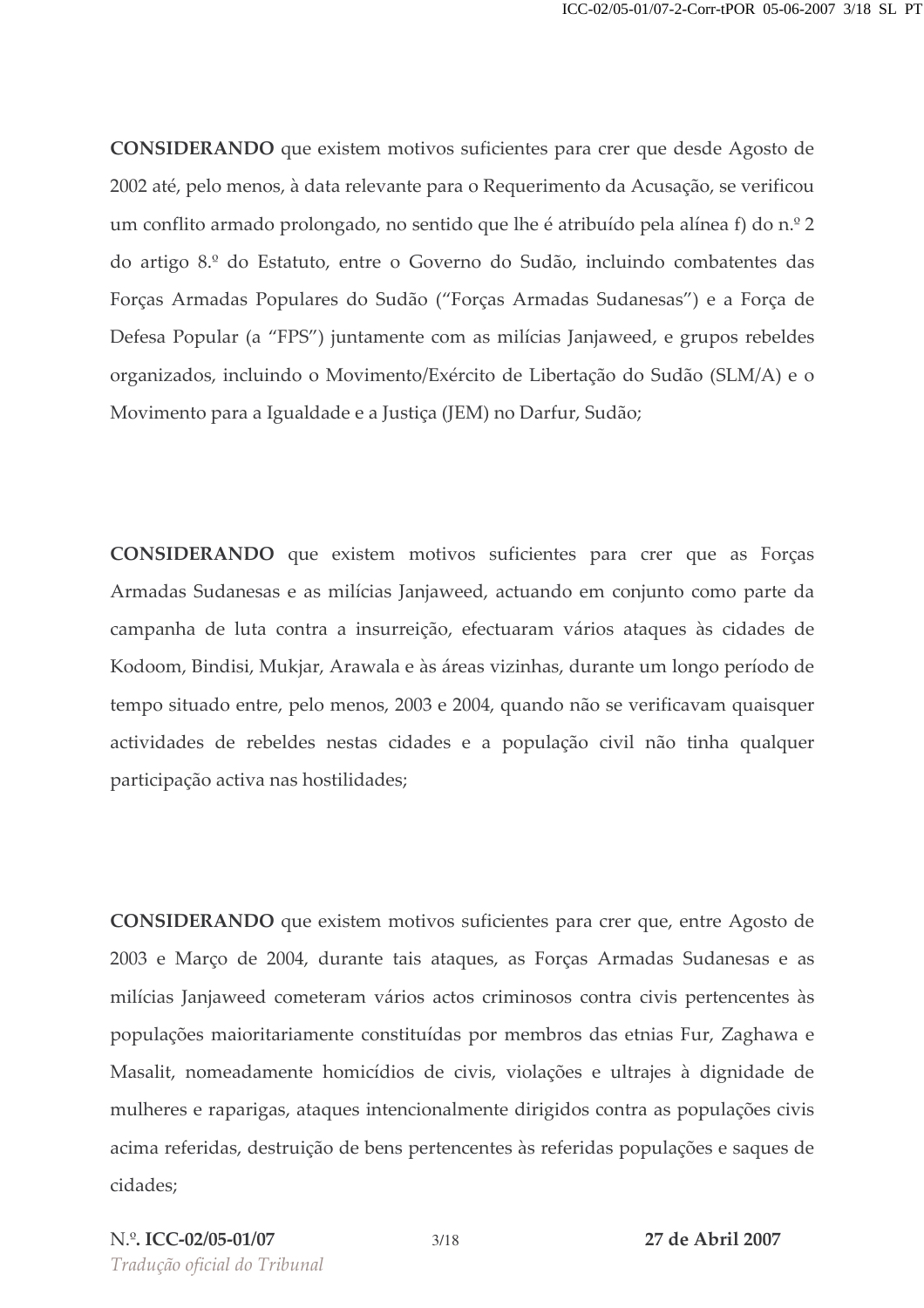**CONSIDERANDO** que existem motivos suficientes para crer que, durante os ataques acima referidos, foram cometidos crimes de guerra da competência do Tribunal nos termos das alínea c-i), c-ii), e-i), e-v), e-vi) e e-xii) do n.º 2 do artigo 8.º do Estatuto, conforme descrito no Requerimento da Acusação;

CONSIDERANDO que existem motivos suficientes para crer que os ataques perpetrados pelas Forças Armadas Sudanesas e/ou as milícias Janjaweed tiveram um carácter sistemático e generalizado e foram directamente dirigidos contra civis pertencentes às populações maioritariamente constituídas por membros das etnias Fur, Zaghawa e Masalit, de acordo com a política do Estado ou da organização de praticar ataques à população civil, ou tendo em vista a prossecução dessa política;

**CONSIDERANDO** que existem motivos suficientes para crer que, durante tais ataques, as Forças Armadas Sudanesas e as milícias Janjaweed cometeram homicídios, perseguições, transferências à força, prisão ou privação de liberdade física grave, actos de tortura, violações e outros actos desumanos contra civis pertencentes às populações maioritariamente constituídas por membros das etnias Fur, Zaghawa e Masalit;

CONSIDERANDO que existem motivos suficientes para crer que, durante os ataques acima referidos, foram cometidos crimes contra a Humanidade da competência do Tribunal nos termos das alíneas a), d), e), f), g), h) e k) do n.º 1 do artigo 7.º do Estatuto, conforme descrito no Requerimento da Acusação;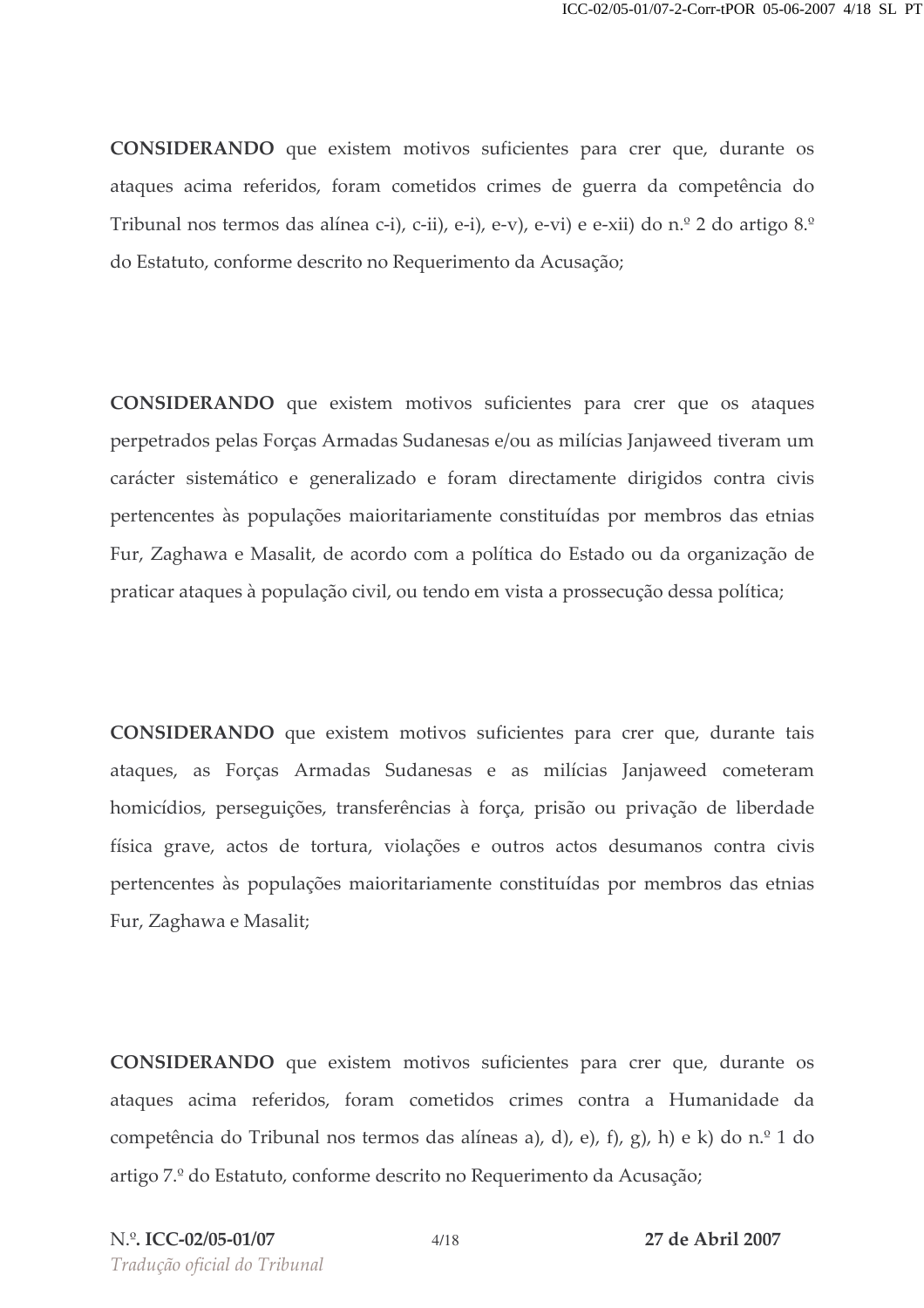CONSIDERANDO que existem motivos suficientes para crer que, desde Abril de 2003 até Setembro de 2005, Ahmad Harun exerceu as funções de Ministro de Estado para os Assuntos Internos do Governo do Sudão; que, nessa qualidade, foi responsável pela "Delegação para a Segurança no Darfur", coordenando, assim, os diferentes órgãos do Governo envolvidos na luta contra a insurreição, incluindo a Polícia, as Forças Armadas, os Serviços Secretos e de Segurança Nacional e as milícias Janjaweed;

CONSIDERANDO que existem motivos suficientes para crer que, devido à posição que ocupava na Delegação para a Segurança no Darfur e através da sua coordenação generalizada e participação pessoal em actividades-chave das Comissões de Segurança, nomeadamente o recrutamento, armamento e financiamento das milícias Janjaweed no Darfur, Ahmad Harun contribuiu intencionalmente para a prática dos crimes acima referidos, bem sabendo que a sua contribuição iria promover o plano comum das Forças Armadas Sudanesas e das milícias Janjaweed traduzido em ataques às populações civis no Darfur;

CONSIDERANDO que existem motivos suficientes para crer que, em virtude da posição acima referida, Ahmad Harun tinha conhecimento dos crimes cometidos contra a população civil e dos métodos utilizados pelas milícias Janjaweed; e que, nos seus discursos públicos, Ahmad Harun não só demonstrou que tinha conhecimento do facto que as milícias Janjaweed atacavam civis e saqueavam cidades e vilas, como também incitou pessoalmente à prática de tais actos ilegais;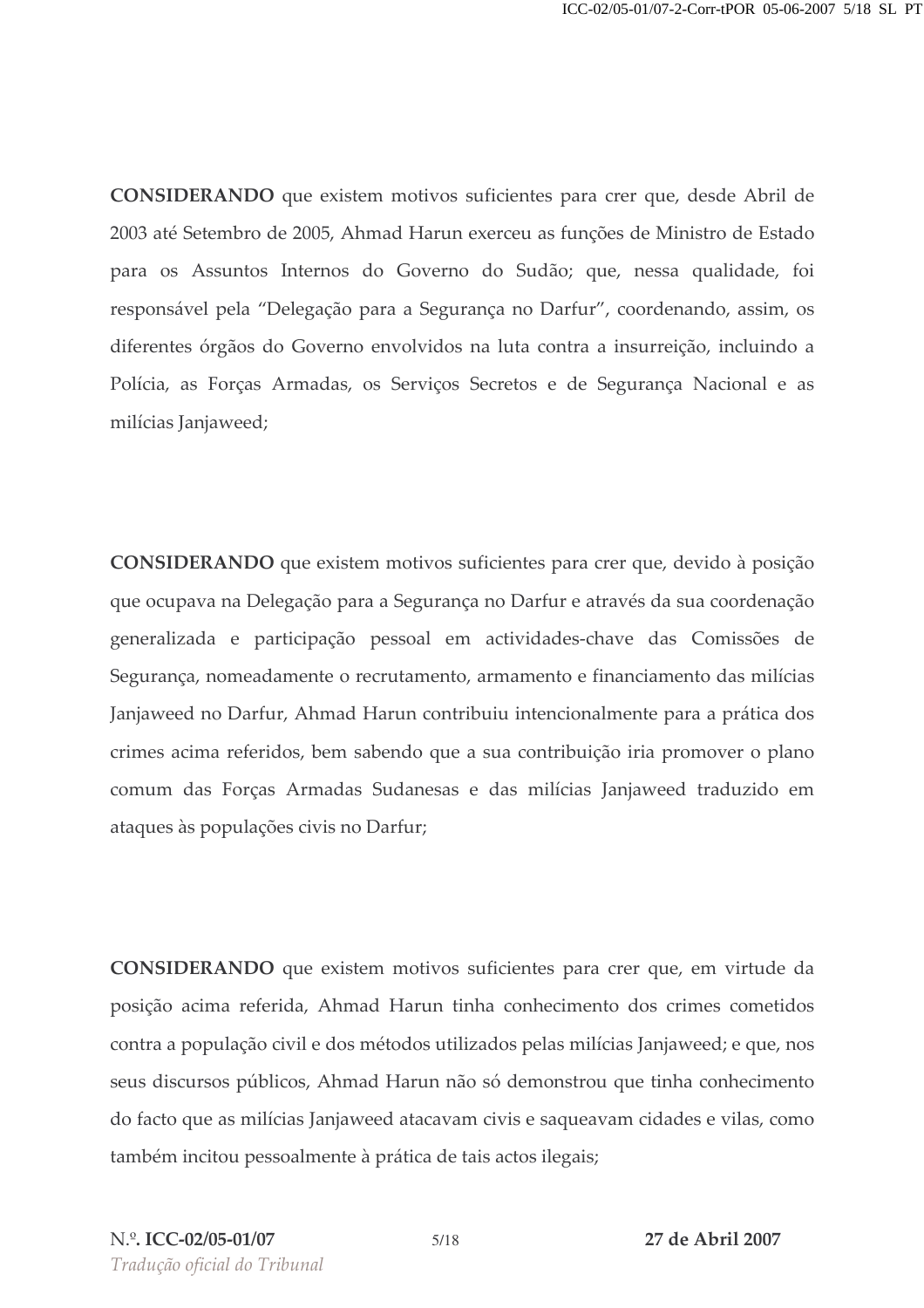CONSIDERANDO que, por todas as razões acima expostas, existem motivos suficientes para crer que Ahmad Harun é criminalmente responsável nos termos das alíneas b) e d) do n.º 3 do artigo 25.º do Estatuto pela prática de crimes contra a Humanidade e de crimes de guerra conforme especificamente referido nas Incriminaçãos que se seguem, constantes do Requerimento da Acusação:

#### Incriminação 1

(Perseguição nas aldeias de Kodoom e áreas vizinhas, constituindo um crime contra a Humanidade)

Entre 15 e 31 de Agosto de 2003, Ahmad Harun, integrado num grupo de pessoas actuando com um objectivo comum, contribuiu para a perseguição da população das aldeias de Kodoom e áreas vizinhas, maioritariamente constituída por membros da etnia Fur, através da prática de homicídio, ataques à população civil, destruição de bens e transferência à força (alínea h) do n.º 1 do artigo 7.º e alínea d) do n.º 3 do artigo 25.º do Estatuto);

## Incriminação 2

(Homicídio de civis nas aldeias de Kodoom e nas áreas vizinhas, constituindo un crime contra a Humanidade)

A 15 de Agosto de 2003, **Ahmad Harun**, integrado num grupo de pessoas agindo com um objectivo comum, contribuiu para o homicídio de civis das aldeias de Kodoom e áreas vizinhas, cuja população é maioritariamente constituída por membros da etnia Fur (alínea a) do n.º 1 do artigo 7.º e alínea d) do n.º 3 do artigo 25.º do Estatuto);

## Incriminação 3

(Homicídio de civis nas aldeias de Kodoom e áreas vizinhas, constituindo um crime de guerra)

A 15 de Agosto de 2003, **Ahmad Harun**, integrado num grupo de pessoas agindo com um objectivo comum, contribuiu para o homicídio de civis das aldeias de Kodoom e das áreas vizinhas, cuja população é maioritariamente constituída por membros da etnia Fur, quando tais civis não tinham qualquer participação activa nas hostilidades (alínea c-i) do n.º 2 do artigo 8.º e alínea d) do n.º 3 do artigo 25.º do Estatuto);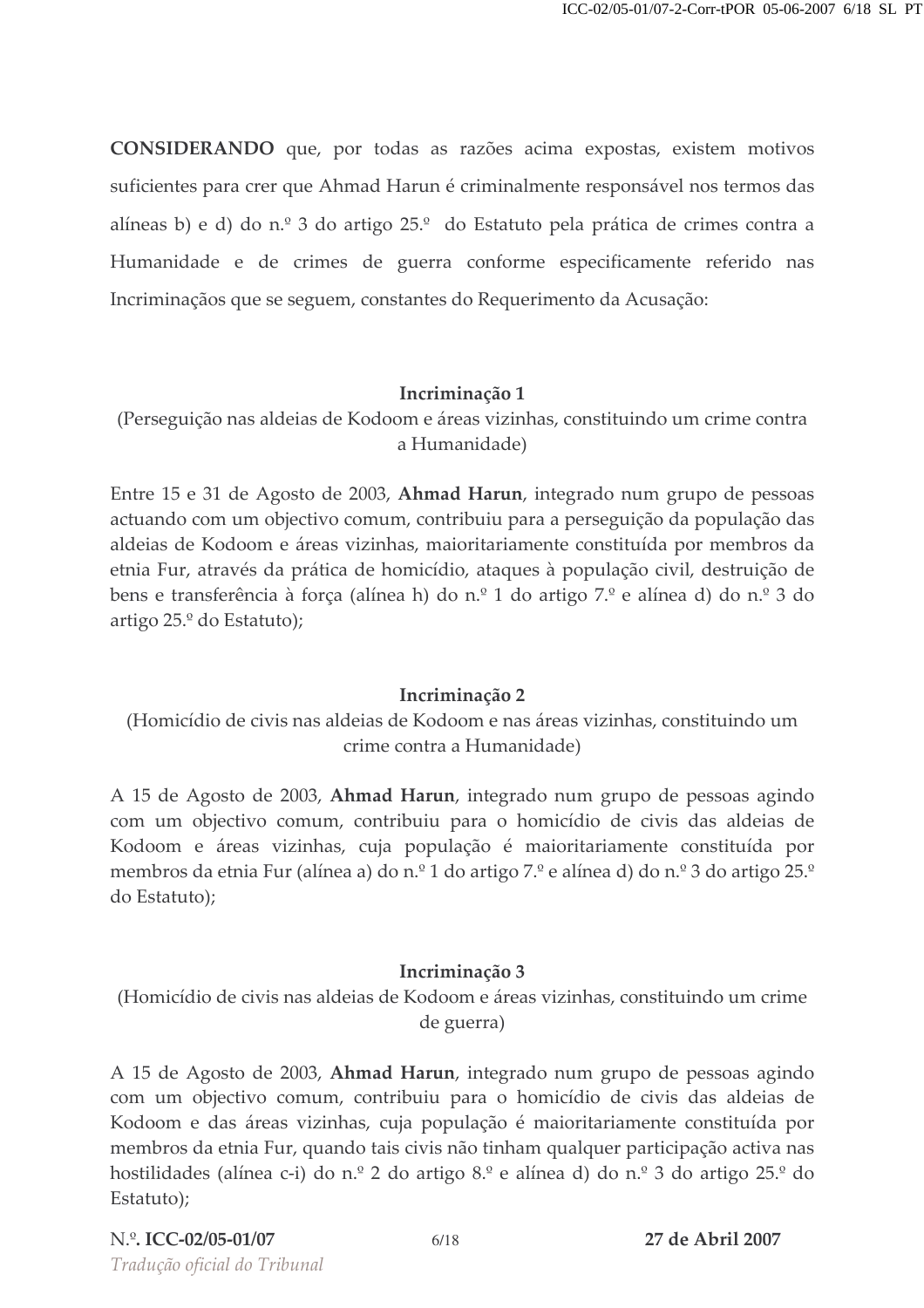(Homicídio de civis nas aldeias Kodoom e áreas vizinhas, constituindo um crime contra a Humanidade)

A 31 de Agosto de 2003 **Ahmad Harun**, integrado num grupo de pessoas agindo con um objectivo comum, contribuiu para o homicídio de civis das aldeias de Kodoom e áreas vizinhas, cuja população é maioritariamente constituída por membros da etnia Fur (alínea a) do n.º 1 do artigo 7.º e alínea d) do n.º 3 do artigo 25.º do Estatuto);

#### Incriminação 5

(Homicídio de civis nas aldeias de Kodoom e áreas vizinhas, constituindo um crime de guerra)

A 31 de Agosto de 2003, **Ahmad Harun**, integrado num grupo de pessoas agindo com um objectivo comum, contribuiu para o homicídio de civis das aldeias de Kodoom e áreas vizinhas, cuja população é maioritariamente constituída por membros da etnia Fur, quando tais civis não tinham qualquer participação activa nas hostilidades (alínea c-i) do n.º 2 do artigo 8.º e alínea d) do n.º 3 do artigo 25.º do Estatuto);

## Incriminação 6

(Ataques contra a população civil das aldeias Kodoom e áreas vizinhas, constituindo um crime de guerra)

Entre 15 e 31 de Agosto de 2003, Ahmad Harun, integrado num grupo de pessoas agindo com um objectivo comum, contribuiu para a prática de ataques contra civis das aldeias de Kodoom e áreas vizinhas, cuja população é maioritariamente constituída por membros da etnia Fur, e contra civis que não tinham qualquer participação activa nas hostilidades (alínea e-i) do n.º 2 do artigo 8.º e alínea d) do n.º 3 do artigo 25.º do Estatuto);

## Incriminação 8

(Destruição de bens nas aldeias Kodoom e áreas vizinhas, constituindo um crime de guerra)

Entre 15 e 31 de Agosto de 2003, Ahmad Harun, integrado num grupo de pessoas agindo com um objectivo comum, contribuiu para a destruição de bens pertencentes à população das aldeias de Kodoom e áreas vizinhas, maioritariamente constituída por membros da etnia Fur, incluindo o incêndio de habitações (alínea e-xii) do n.º 2 do artigo 8.º e alínea d) do n.º 2 do artigo 25.º do Estatuto);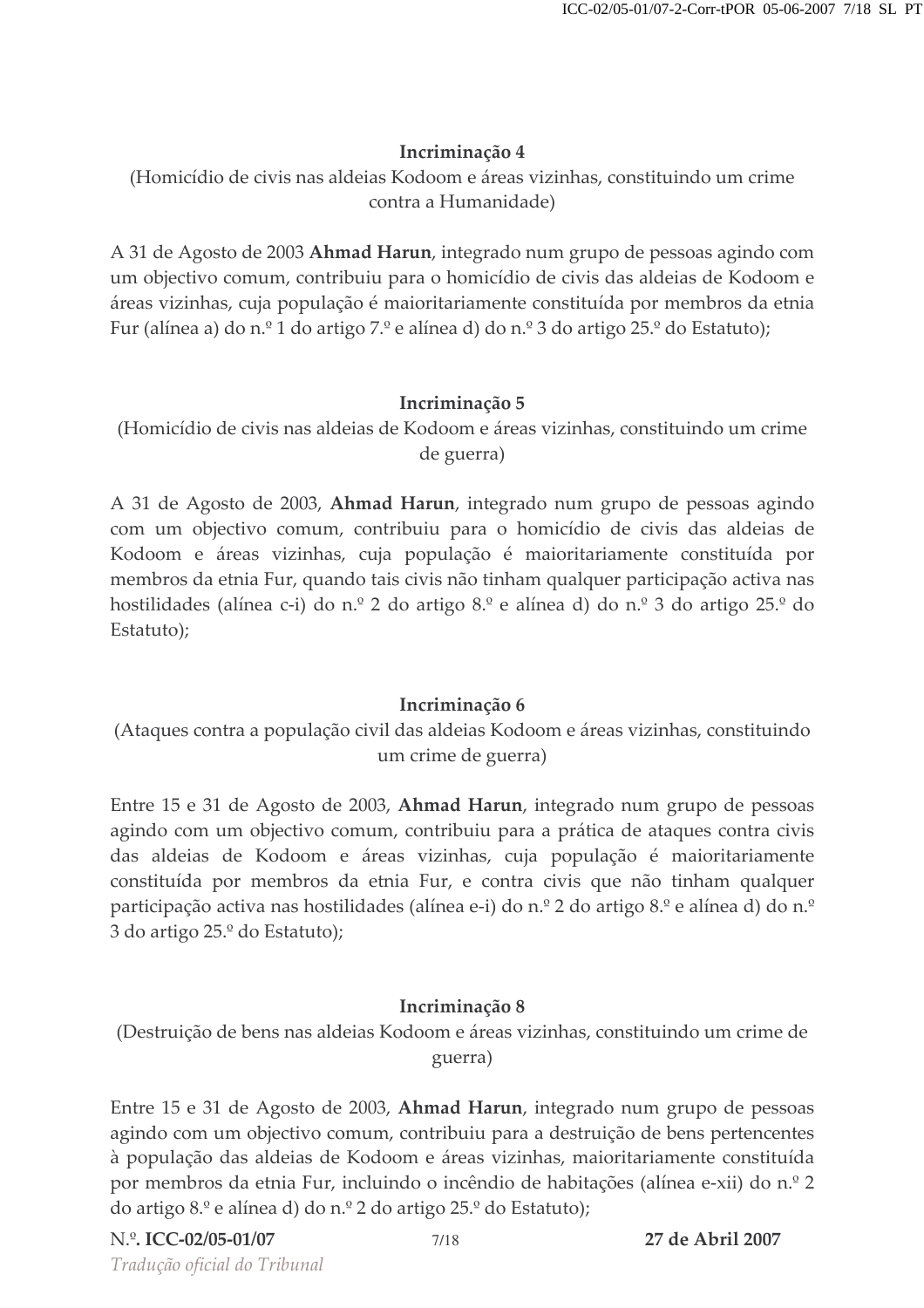## (Transferência à força das aldeias Kodoom e áreas vizinhas, constituindo um crime contra a Humanidade)

Entre 15 e 31 de Agosto de 2003, Ahmad Harun, integrado num grupo de pessoas agindo com um objectivo comum, contribuiu para a transferência à força de aproximadamente 20 000 civis das aldeias Kodoom e áreas vizinhas, cuja população é maioritariamente constituída por membros da etnia Fur, de que resultou a desertificação das aldeias (alínea d) do n.º 1 do artigo 7.º e alínea d) do n.º 3 do artigo 25.º do Estatuto);

#### Incriminação 10

(Perseguição na cidade de Bindisi e áreas vizinhas, constituindo um crime contra a Humanidade)

A 15 de Agosto de 2003, **Ahmad Harun**, integrado num grupo de pessoas agindo com um objectivo comum, contribuiu para a perseguição da população da cidade de Bindisi e áreas vizinhas, maioritariamente contituída por membros da etnia Fur, através de homicídios, violações, ataques à população civil, actos desumanos, saques, destruição de bens e transferência à força da população (alínea h) do n.º 1 do artigo 7.º e alínea d) do n.º 3 do artigo 25.º do Estatuto);

## Incriminação 11

(Homicídio de civis na cidade de Bindisi e áreas vizinhas, constituindo um crime contra a Humanidade)

A 15 de Agosto de 2003, Ahmad Harun, integrado num grupo de pessoas agindo com um objectivo comum, contribuiu para o homicídio de mais de 100 civis da população da cidade de Bindisi e áreas vizinhas, cuja população é maioritariamente constituída por membros da à etnia Fur (alínea a) do n.º 1 do artigo 7.º e alínea d) do n.º 3 do artigo 25.º do Estatuto);

## Incriminação12

(Homicídio de civis na cidade de Bindisi e áreas vizinhas, constituindo um crime de guerra)

A 15 de Agosto de 2003, **Ahmad Harun**, integrado num grupo de pessoas agindo com um objectivo comum, contribuiu para o homicídio de mais de 100 civis da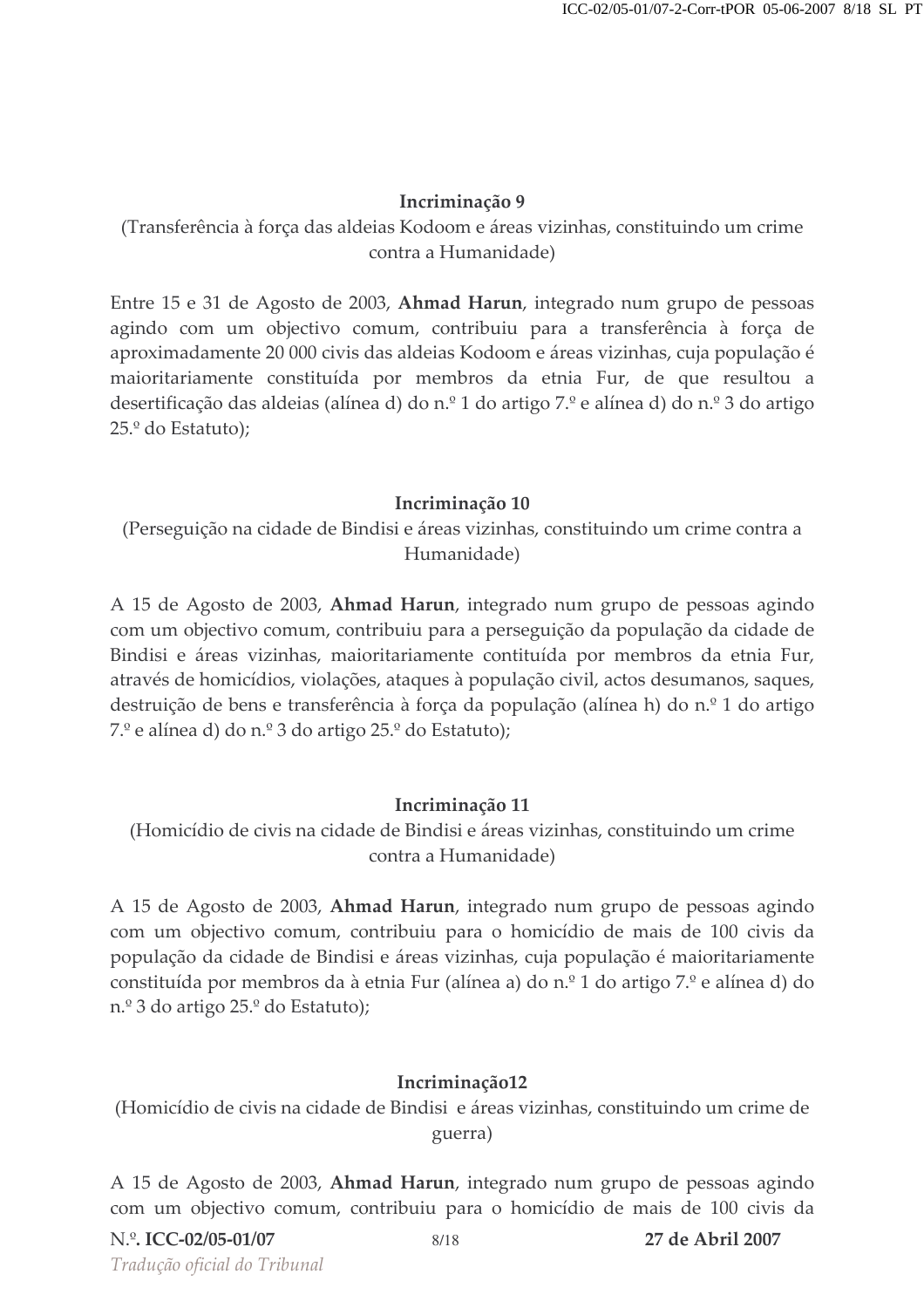cidade de Bindisi e áreas vizinhas, cuja população é maioritariamente constituída por membros da etnia Fur, quando tais civis não tinham qualquer participação activa nas hostilidades (alínea c-i) do n.º 2 do artigo 8.º e alínea d) do n.º 3 do artigo 25.º do Estatuto);

#### Incriminação 13

(Violação na cidade de Bindisi e áreas vizinhas, constituindo um crime contra a Humanidade)

A 15 de Agosto de 2003, Ahmad Harun, integrado num grupo de pessoas agindo com um objectivo comum, contribuiu para a violação de mulheres e raparigas da cidade de Bindisi e áreas vizinhas, cuja população é maioritariamente constituída por membros da etnia Fur, (alínea g) do n.º 1 do artigo 7.º e alínea d) do n.º 3 do artigo 25.º do Estatuto);

#### Incriminação 14

(Violação na cidade de Bindisi e áreas vizinhas, constituindo um crime de guerra)

A 15 de Agosto de 2003, **Ahmad Harun**, integrado num grupo de pessoas agindo com um objectivo comum, contribuiu para violação de mulheres e raparigas da cidade de Bindisi e áreas vizinhas, cuja população é maioritariamente constituída por membros da etnia Fur, (alínea e-vi) do n.º 2 do artigo 8.º e alínea d) do n.º 3 do artigo 25.º do Estatuto);

#### Incriminação 15

(Ataques contra a população civil da cidade de Bindisi e áreas vizinhas, constituindo um crime de guerra)

A 15 de Agosto de 2003, Ahmad Harun, integrado num grupo de pessoas agindo com um objectivo comum, contribuiu para a prática de ataques contra civis da cidade de Bindisi e áreas vizinhas, cuja população é maioritariamente constituída por membros da etnia Fur, quando tais civis não tinham qualquer participação activa nas hostilidades (alínea e-i) do n.º 2 do artigo 8.º e alínea d) do n.º 3 do artigo 25.º do Estatuto);

#### Incriminação 17

(Actos desumanos na cidade de Bindisi, constituindo um crime contra a Humanidade)

A 15 de Agosto de 2003, **Ahmad Harun**, integrado num grupo de pessoas agindo com um objectivo comum, contribuiu para causar grande sofrimento, ferimentos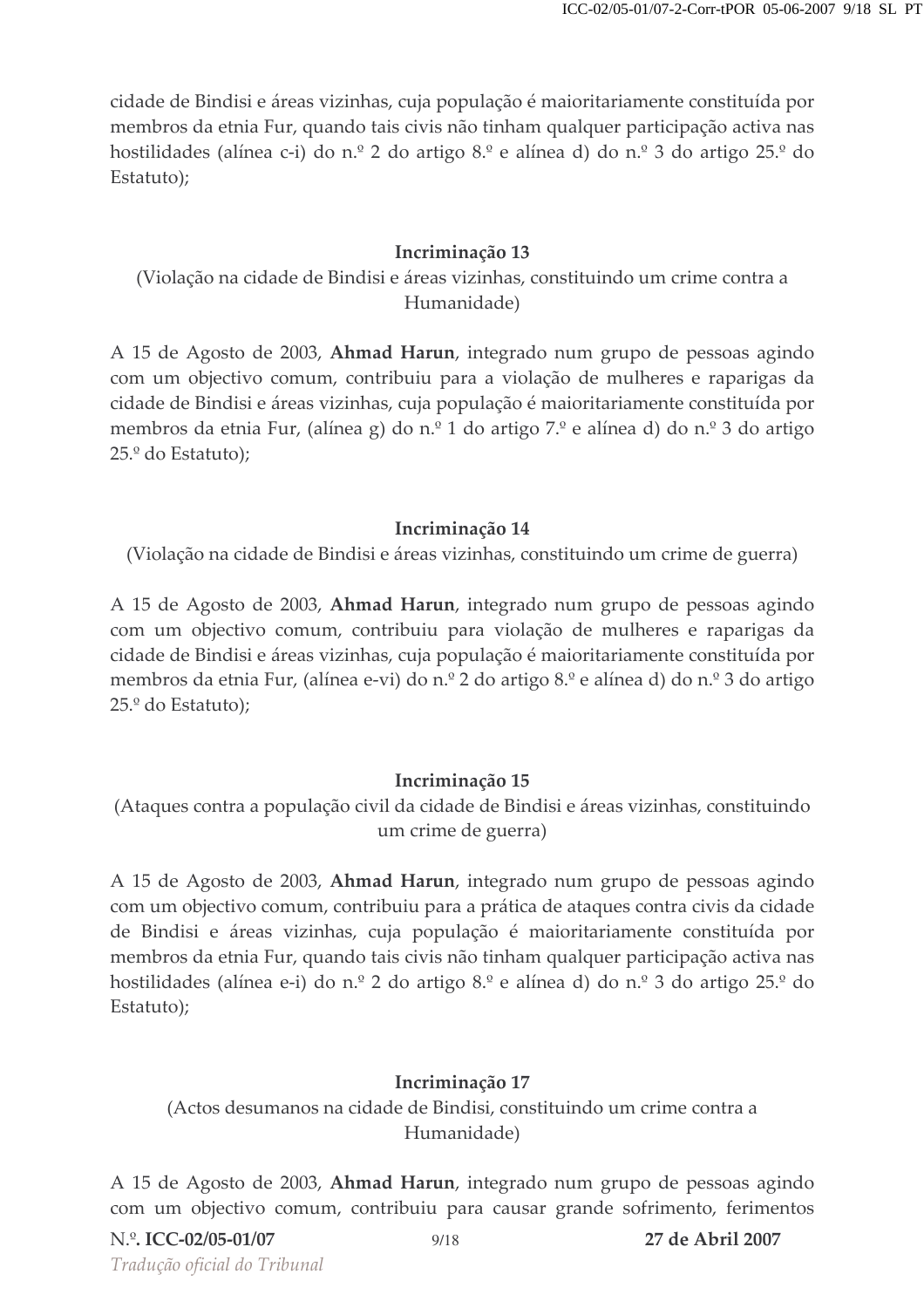graves ou danos graves à saúde mental ou física através da prática de um acto desumano contra civis da cidade de Bindisi e áreas vizinhas, cuja população é maioritariamente constituída por membros da etnia Fur, incluindo o acto desumano de disparar arma de fogo de que resultou ferimento grave (alínea k) do n.º 1 do artigo 7.º e alínea d) do n.º 3 do artigo 25.º do Estatuto);

#### Incriminação 18

(Saque na cidade de Bindisi e áreas vizinhas, constituindo um crime de guerra)

A 15 de Agosto de 2003, **Ahmad Harun**, integrado num grupo de pessoas agindo com um objectivo comum, contribuiu para o saque de bens pertencentes à população da cidade de Bindisi e áreas vizinhas, maioritariamente constituída por membros da etnia Fur, incluindo o saque de artigos de uso doméstico (alínea e-v) do n.º 2 do artigo 8.º e alínea d) do n.º 3 do artigo 25.º do Estatuto);

## Incriminação 19

(Destruição de bens na cidade de Bindisi e áreas vizinhas, constituindo um crime de guerra)

A 15 de Agosto de 2003, **Ahmad Harun**, integrado num grupo de pessoas agindo com um objectivo comum, contribuiu para a destruição de bens pertencentes à população da cidade de Bindisi e áreas vizinhas, maioritariamente constituída por membros da etnia Fur, incluindo o incêndio de armazéns de produtos alimentares, da mesquita e de edificações existentes naquela área (alínea e-xii) do n.º 2 do artigo  $8.^\text{o}$  e alínea d) do n.º 3 do artigo 25.º do Estatuto);

## Incriminação 20

(Transferência à força da cidade de Bindisi e áreas vizinhas, constituindo um crime contra a Humanidade)

A 15 de Agosto de 2003, **Ahmad Harun**, integrado num grupo de pessoas agindo com um objectivo comum, contribuiu para a transferência à força de cerca de 34 000 civis da cidade de Bindisi e áreas vizinhas, cuja população é maioritariamente constituída por membros da etnia Fur, de que resultou a desertificação da cidade (alínea d) do n.º 1 do artigo 7.º e alínea d) do n.º 3 do artigo 25.º do Estatuto);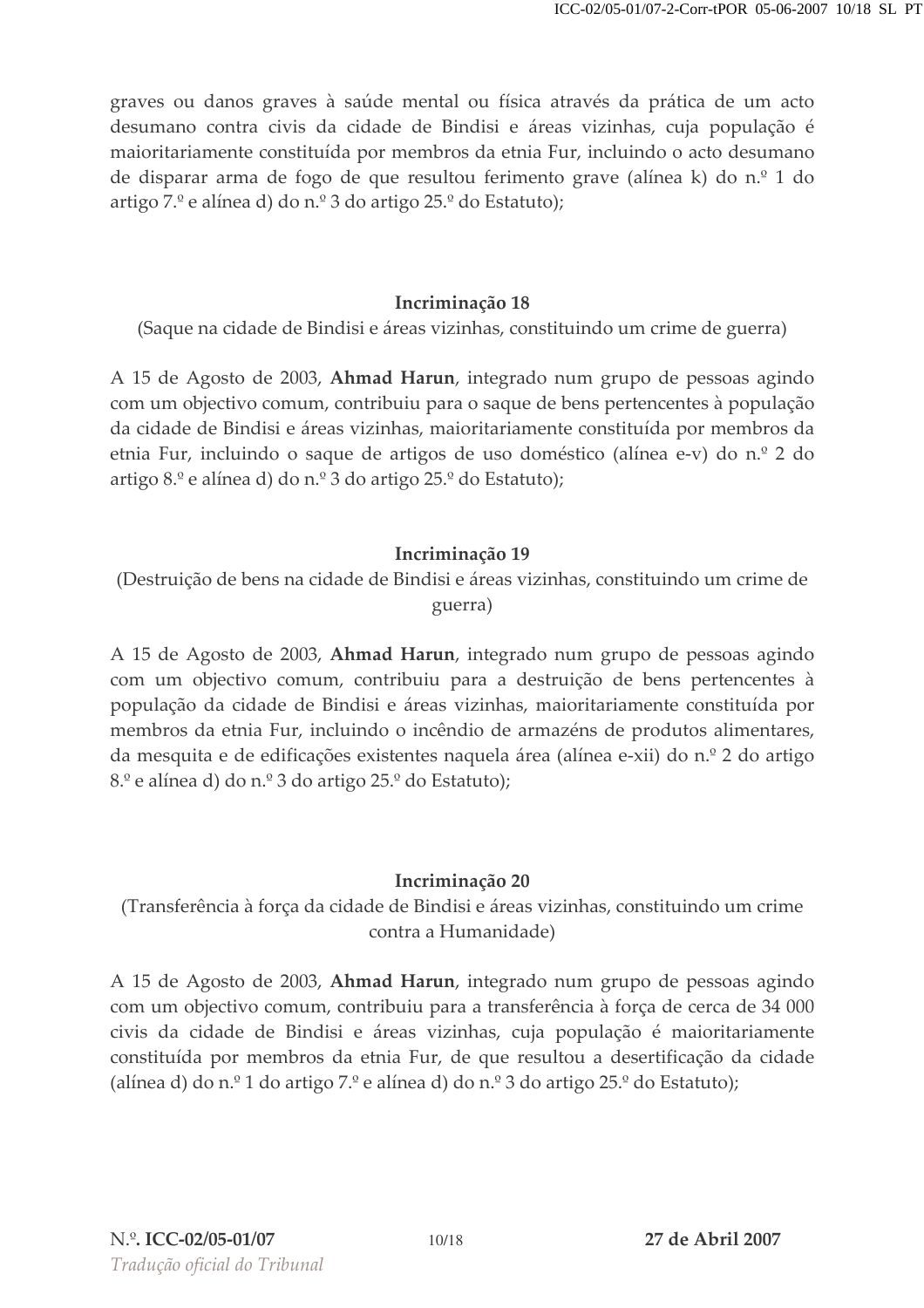(Perseguição na cidade de Mukjar e áreas vizinhas, constituindo um crime contra a Humanidade)

Entre Agosto de 2003 e Março de 2004, **Ahmad Harun**, integrado num grupo de pessoas agindo com um objectivo comum, contribuiu para a perseguição da população da cidade de Mukjar e áreas vizinhas, maioritariamente constituída por membros da etnia Fur, através de actos de homicídio, ataque contra a população civil, prisão e privação de liberdade física grave, tortura, saque e destruição de bens (alínea h) do n.º 1 do artigo 7.º e alínea d) do n.º 3 do artigo 25.º do Estatuto);

## Incriminação 22

(Homicídio de homens na cidade de Mukjar e áreas vizinhas, constituindo um crime contra a Humanidade)

Entre Setembro e Outubro de 2003, Ahmad Harun, integrado num grupo de pessoas agindo com um objectivo comum, contribuiu para o homicídio de, pelo menos, 20 homens da cidade de Mukjar e áreas vizinhas, cuja população é maioritariamente constituída por membros da etnia Fur (alínea a) do n.º 1 do artigo 7.º e alínea d) do n.º 3 do artigo 25.º do Estatuto);

## Incriminação 23

(Homicídio de homens da cidade de Mukjar e áreas vizinhas, constituindo um crime de guerra)

Entre Setembro e Outubro de 2003, Ahmad Harun, integrado num grupo de pessoas agindo com um objectivo comum, contribuiu para o homicídio de, pelo menos, 20 homens da cidade de Mukjar e áreas vizinhas, cuja população é maioritariamente constituída por membros da etnia Fur, quando tais homens não tinham qualquer participação activa nas hostilidades (alínea c-i) do n.º 2 do artigo 8.º e alínea d) do n.º 3 do artigo 25.º do Estatuto);

## Incriminação 24

(Homicídio de homens na cidade de Mukjar e áreas vizinhas, constituindo um crime contra a Humanidade)

Em Dezembro de 2003, **Ahmad Harun**, integrado num grupo de pessoas agindo con um objectivo comum, contribuiu para o homicídio de, pelo menos, 21 homens da cidade de Mukjar e áreas vizinhas, cuja população é maioritariamente constituída por membros da etnia Fur (alínea a) do n.º 1 do artigo 7.º e alínea d) do n.º 3 do artigo 25.º do Estatuto);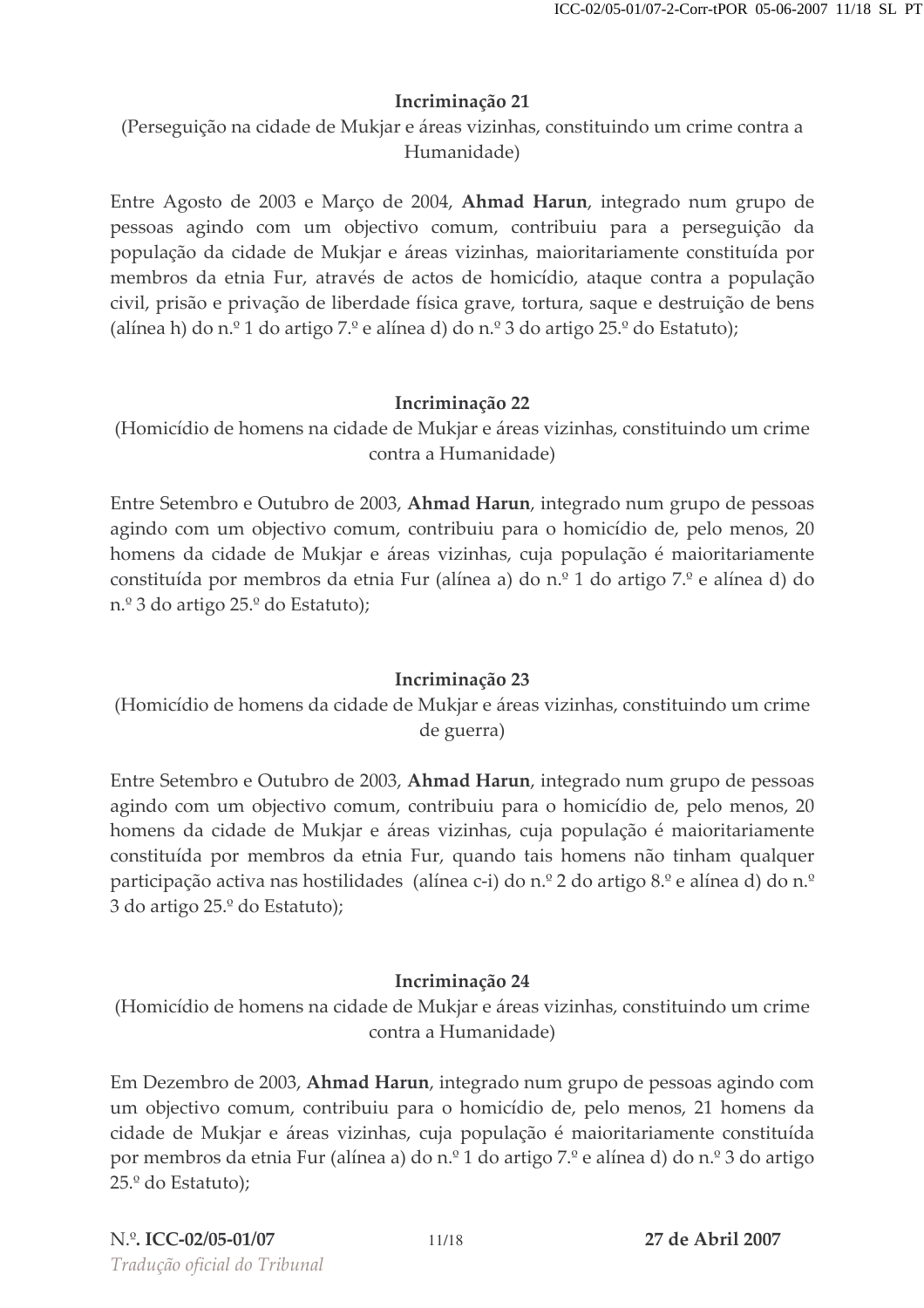(Homicídio de homens na cidade de Mukjar e áreas vizinhas, constituindo um crime de guerra)

Em Dezembro de 2003, **Ahmad Harun**, integrado num grupo de pessoas agindo con um objectivo comum, contribuiu para o homicídio de, pelo menos, 21 homens da cidade de Mukjar e áreas vizinhas, cuja população é maioritariamente constituída por membros da etnia Fur, quando tais homens não tinham qualquer participação activa nas hostilidades (alínea c-i) do n.º 2 do artigo 8.º e alínea d) do n.º 3 do artigo 25.º do Estatuto);

## Incriminação 28

(Homicídio de homens na cidade de Mukjar e áreas vizinhas, constituindo um crime contra a Humanidade)

Em Março de 2004, **Ahmad Harun**, integrado num grupo de pessoas agindo com un objectivo comum, contribuiu para o homicídio de, pelo menos, 32 homens da cidade de Mukjar e áreas vizinhas, cuja população é maioritariamente constituída por membros da etnia Fur (alínea a) do n.º 1 do artigo 7.º e alínea d) do n.º 3 do artigo 25.º do Estatuto);

## Incriminação 30

(Homicídio de homens na cidade de Mukjar e áreas vizinhas, constituindo um crime de guerra)

Em Março de 2004, **Ahmad Harun**, integrado num grupo de pessoas agindo com un objectivo comum, contribuiu para o homicídio de, pelo menos, 32 homens da cidade de Mukjar e áreas vizinhas, cuja população é maioritariamente constituída por membros da etnia Fur, quando tais homens não tinham qualquer participação activa nas hostilidades (alínea c-i) do n.º 2 do artigo 8.º e alínea d) do n.º 3 do artigo 25.º do Estatuto);

## Incriminação 32

(Ataques contra a população civil da cidade de Mukjar e áreas vizinhas, constituindo um crime de guerra)

Entre Agosto de 2003 e Março de 2004, **Ahmad Harun**, integrado num grupo de pessoas agindo com um objectivo comum, contribuiu para a prática de ataques contra civis da cidade de Mukjar e áreas vizinhas, cuja população é maioritariamente constituída por membros da etnia Fur, que não tinham qualquer participação activa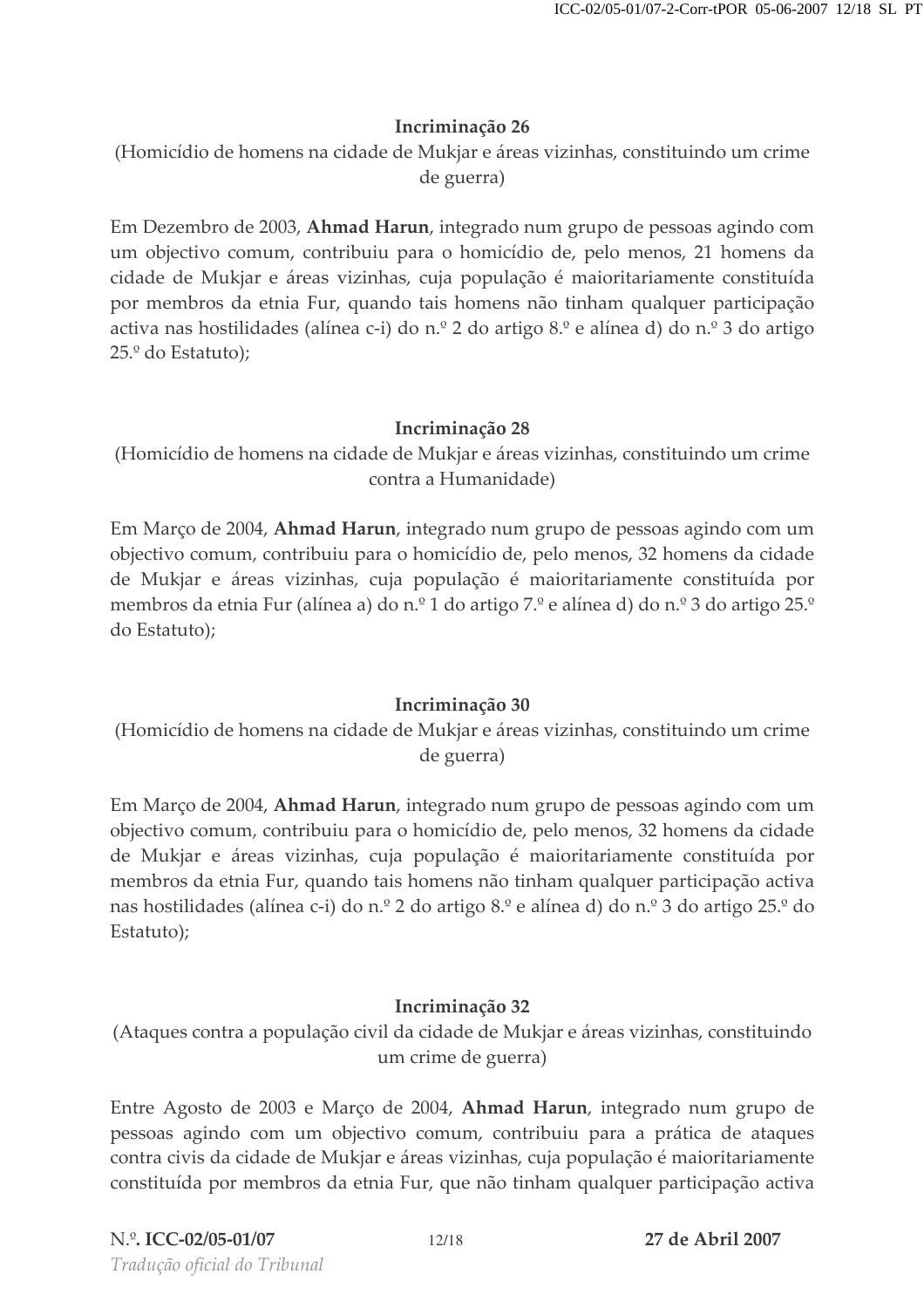nas hostilidades (alínea e-i) do n.º 2 do artigo 8.º e alínea d) do n.º 3 do artigo 25.º do Estatuto);

## Incriminação 34

(Prisão ou privação de liberdade física grave na cidade de Mukjar e áreas vizinhas , constituindo um crime contra a Humanidade)

Nos inícios de Agosto de 2003, **Ahmad Harun**, integrado num grupo de pessoas agindo com um objectivo comum, contribuiu para a prisão ou a privação de liberdade física grave de, pelo menos, 400 civis da cidade de Mukjar e áreas vizinhas, cuja população é maioritariamente constituída por membros da etnia Fur (alínea e) do n.º 1 do artigo 7.º e alínea d) do n.º 3 do artigo 25.º do Estatuto);

## Incriminação 35

(Tortura na cidade de Mukjar e áreas vizinhas, constituindo um crime contra a Humanidade)

Nos inícios de Agosto de 2003, **Ahmad Harun**, integrado num grupo de pessoas agindo com um objectivo comum, contribuiu para a tortura de, pelo menos, 60 civis da cidade de Mukjar e áreas vizinhas, cuja população é maioritariamente constituída por membros da etnia Fur (alínea f) do n.º 1 do artigo 7.º e alínea d) do n.º 3 do artigo 25.º do Estatuto);

## Incriminação 36

(Saque na cidade de Mukjar e áreas vizinhas, constituindo um crime de guerra)

Entre Agosto de 2003 e Março de 2004, **Ahmad Harun**, integrado num grupo de pessoas agindo com um objectivo comum, contribuiu para o saque de bens pertencentes à população da cidade de Mukjar e áreas vizinhas, maioritariamente constituída por membros da etnia Fur, incluindo o saque de lojas, habitações e gado (alínea e-v) do n.º 2 do artigo 8.º e alínea d) do n.º 3 do artigo 25.º do Estatuto);

## Incriminação 37

(Saque na cidade de Mukjar e áreas vizinhas, constituindo um crime de guerra)

Entre 3 e 10 de Agosto de 2003, **Ahmad Harun** incitou à prática do saque de bens pertencentes à população da cidade de Mukjar e áreas vizinhas, maioritariamente constituída por membros da etnia Fur, incluindo a pilhagem de lojas, habitações e gado (alínea c-v) do n.º 2 do artigo 8.º e alínea d) do n.º 3 do artigo 25.º do Estatuto);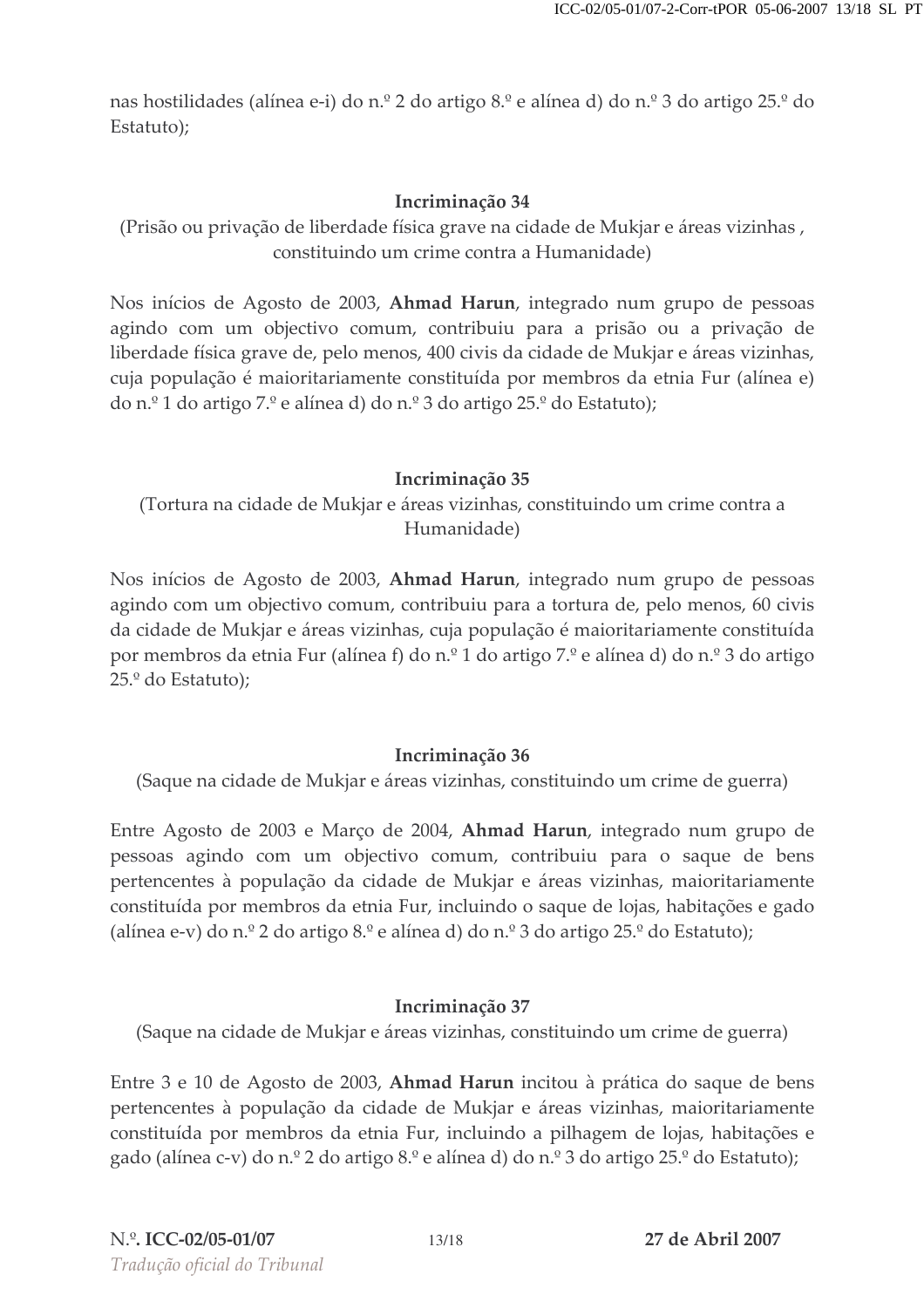(Destruição de bens na cidade de Mukjar e áreas vizinhas, constituindo um crime de guerra)

Entre Agosto de 2003 e Março de 2004, **Ahmad Harun**, integrado num grupo de pessoas agindo com um objectivo comum, contribuiu para a destruição de bens pertencentes à população da cidade de Mukjar e áreas vizinhas, maioritariamente constituída por membros da etnia Fur, incluindo o incêndio de edificações e a destruição de culturas e quintas (alínea e-xii) do n.º 2 do artigo 8.º e alínea d) do n.º 3 do artigo 25.º do Estatuto);

## Incriminação 39

(Perseguição na cidade de Arawala e áreas vizinhas, constituindo um crime contra a Humanidade)

Em Dezembro de 2003, **Ahmad Harun**, integrado num grupo de pessoas agindo con um objectivo comum, contribuiu para a perseguição da população da cidade de Arawala e áreas vizinhas, maioritariamente constituída por membros da etnia Fur, através de actos de homicídio, violação, ataque contra a população civil, ultraje à dignidade humana, actos desumanos, saque, destruição de bens e transferência à força da população (alínea h) do n.º 1 do artigo 7.º e alínea d) do n.º 3 do artigo 25.º do Estatuto);

#### Incriminação 40

(Homicídio de civis na cidade de Arawala e áreas vizinhas, constituindo um crime contra a Humanidade)

Em Dezembro de 2003, **Ahmad Harun**, integrado num grupo de pessoas agindo con um objectivo comum, contribuiu para o homicídio de, pelo menos, 26 civis da cidade de Arawala e áreas vizinhas, cuja população é maioritariamente constituída por membros da etnia Fur (alínea a) do n.º 1 do artigo 7.º e alínea d) do n.º 3 do artigo 25.º do Estatuto);

## Incriminação 41

(Homicídio de civis na cidade de Arawala e áreas vizinhas, constituindo um crime de guerra)

Em Dezembro de 2003, **Ahmad Harun**, integrado num grupo de pessoas agindo con um objectivo comum, contribuiu para o homicídio de, pelo menos, 26 civis da cidade de Arawala e áreas vizinhas, cuja população é maioritariamente constituída por membros da etnia Fur, quando tais civis não tinham qualquer participação activa nas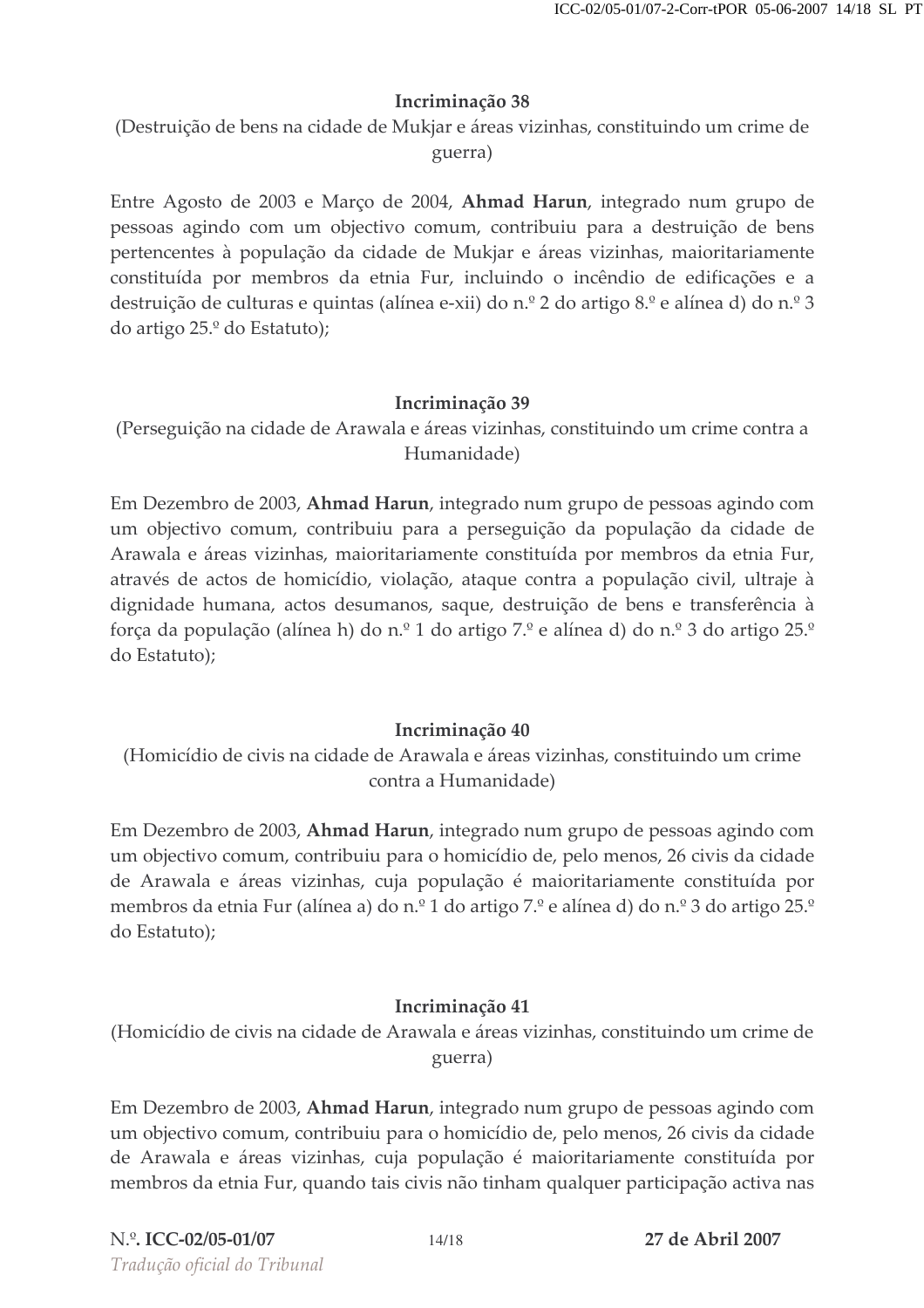hostilidades (alínea c-i) do n.º 2 do artigo 8.º e alínea d) do n.º 3 do artigo 25.º do Estatuto);

## Incriminação 42

(Violação na cidade de Arawala e áreas vizinhas, constituindo um crime contra a Humanidade)

Em Dezembro de 2003, **Ahmad Harun**, integrado num grupo de pessoas agindo con um objectivo comum, contribuiu para a violação de, pelo menos, 10 mulheres e raparigas da cidade de Arawala e áreas vizinhas, cuja população é maioritariamente constituída por membros da etnia Fur, (alínea g) do n.º 1 do artigo 7.º e alínea d) do n.º 3 do artigo 25.º do Estatuto);

## Incriminação 43

(Violação na cidade de Arawala e áreas vizinhas, constituindo um crime de guerra)

Em Dezembro de 2003, **Ahmad Harun**, integrado num grupo de pessoas agindo con um objectivo comum, contribuiu para a violação de, pelo menos, 10 mulheres e raparigas da cidade de Arawala e áreas vizinhas, cuja população é maioritariamente constituída por membros da etnia Fur (alínea e-vi) do n.º 2 do artigo 8.º e alínea d) do n.º 3 do artigo 25.º do Estatuto);

## Incriminação 44

(Ataques contra a população civil na cidade de Arawala e áreas vizinhas, constituindo um crime de guerra)

Em Dezembro de 2003, **Ahmad Harun**, integrado num grupo de pessoas agindo con um objectivo comum, contribuiu para a prática de ataques contra civis da população da cidade de Arawala e áreas vizinhas, cuja população é maioritariamente constituída por membros da etnia Fur, e contra civis que não tinham participação activa nas hostilidades (alínea e-i) do n.º 2 do artigo 8.º e alínea d) do n.º 3 do artigo 25.º do Estatuto);

## Incriminação 46

(Ultraje à dignidade pessoal na cidade de Arawala e áreas vizinhas, constituindo un crime de guerra)

Em Dezembro de 2003, **Ahmad Harun**, integrado num grupo de pessoas agindo con um objectivo comum, contribuiu para o ultraje à dignidade pessoal de, pelo menos, 10 mulheres e raparigas da cidade de Arawala e áreas vizinhas, cuja população é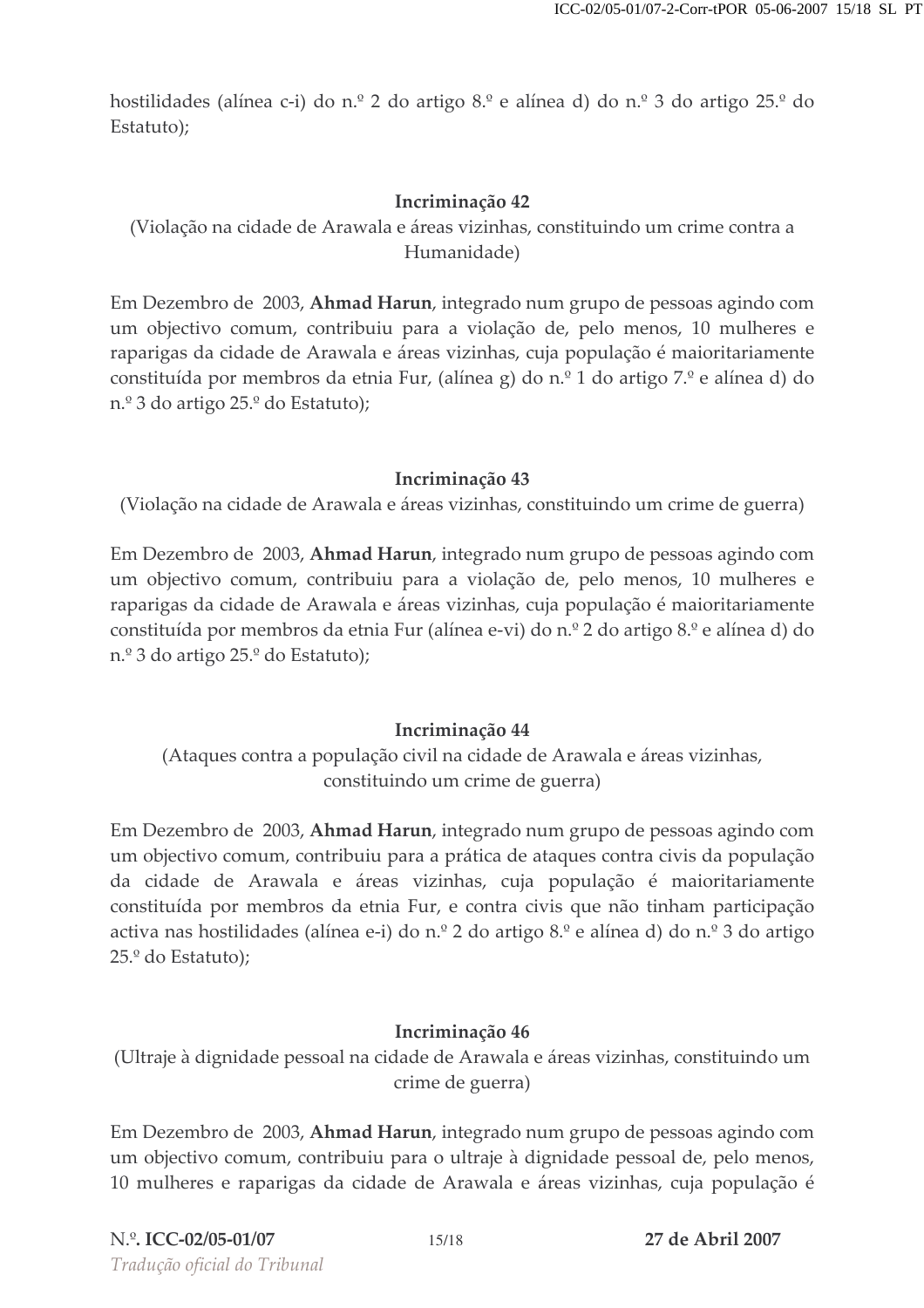maioritariamente constituída por membros da etnia Fur (alínea c-ii) do n.º 2 do artigo 8.<sup>o</sup> e alínea d) do n.º 3 do artigo 25.<sup>o</sup> do Estatuto);

## Incriminação 48

(Actos desumanos em Arawala, constituindo um crime contra a Humanidade)

Em Dezembro de 2003, Ahmad Harun, integrado num grupo de pessoas agindo com um objectivo comum, contribuiu para causar grande sofrimento, ferimentos graves ou danos graves à saúde física ou mental através de actos desumanos contra civis da cidade de Arawala e áreas vizinhas, cuja população é maioritariamente constituída por membros da etnia Fur (alínea k) do n.º 1 do artigo 7.º e alínea d) do n.º 3 do artigo 25.<sup>°</sup> do Estatuto);

## Incriminação 49

(Saque na cidade de Arawala e áreas vizinhas, constituindo um crime de guerra)

Em Dezembro de 2003, Ahmad Harun, integrado num grupo de pessoas agindo com um objectivo comum, contribuiu para o saque de bens pertencentes à população de Arawala e áreas vizinhas, maioritariamente constituída por membros da etnia Fur, incluindo o saque de armazéns, habitações e gado (alínea e-v) do n.º 2 do artigo 8.º e alínea d) do n.º 3 do artigo 25.º do Estatuto);

## Incriminação 50

(Destruição de bens na cidade de Arawala e áreas vizinhas, constituindo um crime de guerra)

Em Dezembro de 2003, Ahmad Harun, integrado num grupo de pessoas agindo com um objectivo comum, contribuiu para a destruição de bens pertencentes à população de Arawala e áreas vizinhas, maioritariamente constituída por membros da etnia Fur, incluindo a destruição de uma parte significativa da cidade de Arawala (alínea e-xii) do n.º 2 do artigo 8.º e alínea d) do n.º 3 do artigo 25.º do Estatuto);

## Incriminação 51

(Transferência à força da cidade de Arawala e áreas vizinhas constituindo um crime contra a Humanidade)

Em Dezembro de 2003, Ahmad Harun, integrado num grupo de pessoas agindo com um objectivo comum, contribuiu para a transferência à força de aproximadamente 7000 civis da cidade de Arawala e áreas vizinhas, cuja população é maioritariamente constituída por membros da etnia Fur, para as cidades de Deleig, Garsila e outros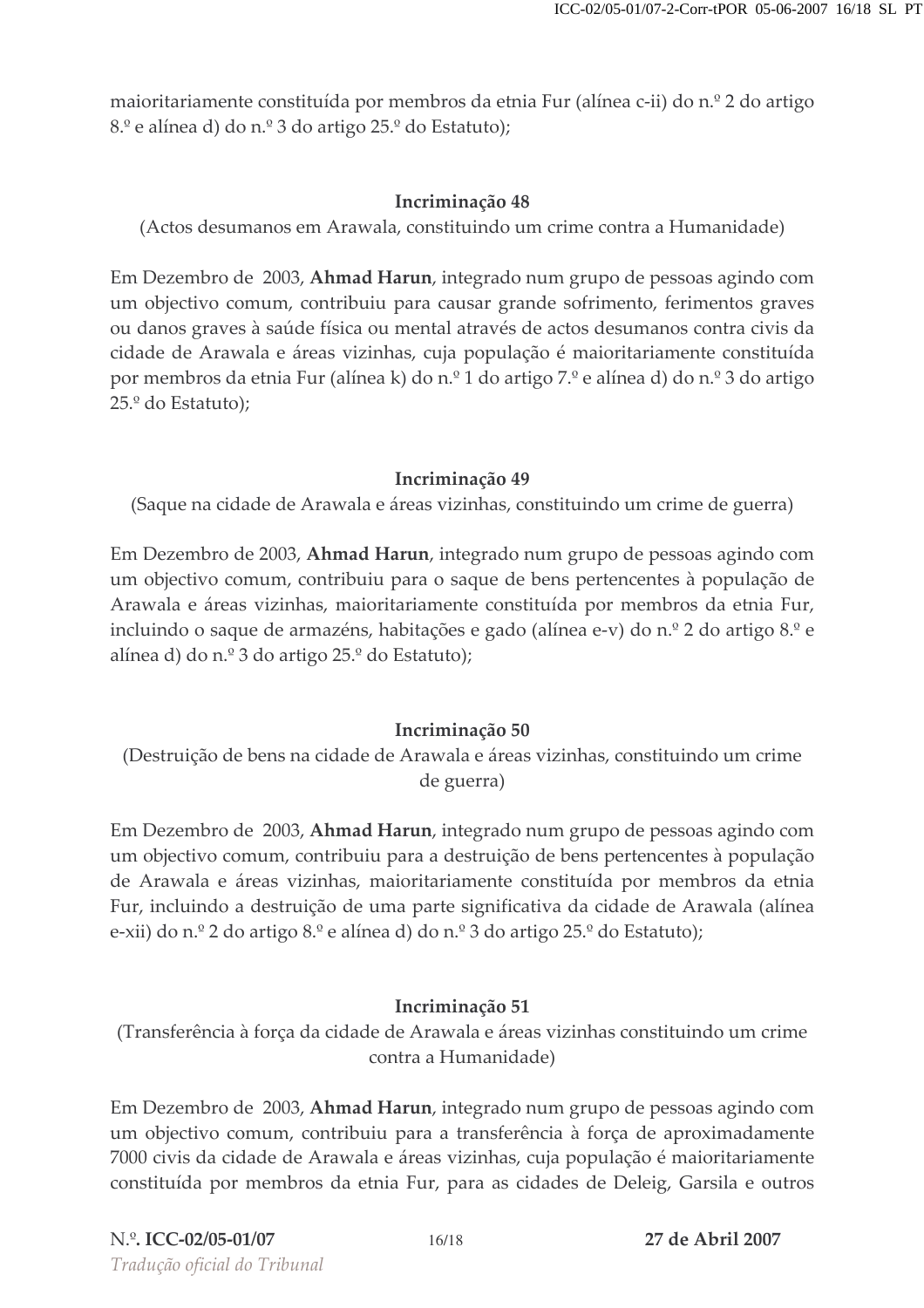locais, de que resultou a desertificação da cidade (alínea d) do n.º 1 do artigo 7.º e alínea d) do n.º 3 do artigo 25.º do Estatuto).

CONSIDERANDO que, face às funções oficiais desempenhadas no passado e no presente por Ahmad Harun no Governo do Sudão, a sua detenção se mostra necessária nesta fase, nos termos da alínea b-i) e b-ii) do n.º 1 do artigo 58.º do Estatuto, para garantir a sua presença em Tribunal e para garantir que não obstruirá nem porá em perigo o inquérito;

## PELAS RAZOES ACIMA EXPOSTAS

## **EMITE:**

UM MANDADO DE DETENÇAO contra Ahmad Muhammad HARUN; indivíduo nascido em 1964; que se crê ser de nacionalidade sudanesa, natural do Estado de Kordofan do Norte, membro da tribo Bargou; que se crê ter desempenhado as funções de Ministro de Estado para os Assuntos Internos sudanês desde Abril de 2003 até Setembro de 2005 e, desde 2006, as funções de Ministro de Estado para os Assuntos Humanitários sudanês, também conhecido por Ahmed Haroun, Mohamed Ahmed Haroun and Ahmed Haroon.

Feito em inglês e francês, prevalecendo a versão inglesa.

Juíz Akua Kuenyehia, **Juíz Presidente** 

EEEEEEEEEEEEEEEEEEEEEEEEEEEEE EEEEEEEEEEEEEEEEEEEEEEEEEEEEE

EEEEEEEEEEEEEEEEEEEEEEEEEEEEE

Juíz Claude Jorda **March 1986** Juíz Sylvia Steiner